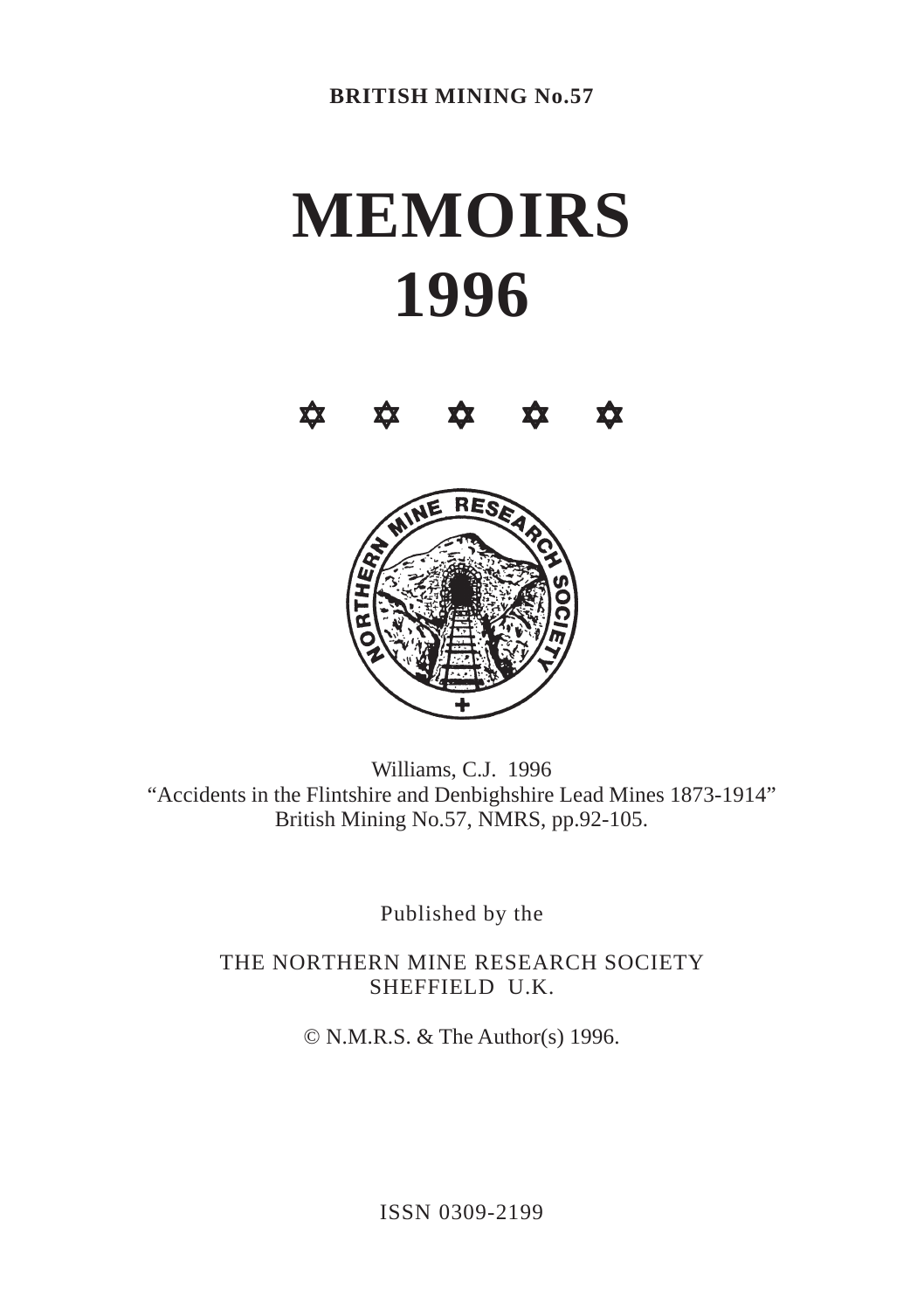by Christopher J. Williams

## *SYNOPSIS*

*Inspectors of mines provided detailed accounts of accidents in metalliferous mines between 1873 and 1914. This study considers the accidents reported in the mines of Flintshire and Denbighshire, where the biggest causes of accidental death were falls in shafts and falls of ground, and the Minera mines were the most accident-prone. The reports also provide useful information on the state of the mining industry.*

## **INSPECTORS OF MINES**

The Parliamentary papers published by the government in the 19th century supply a great wealth of data for the historian on contemporary life and industry. The historian of mining will find much material in a series of reports on the industry, perhaps the best known being the report of the Children's Employment Commission, 1842 — familiar on account of its illustrations of the terrible conditions suffered by children underground in coal mines and that of the Kinnaird Commission, which reported on conditions in metal mines in 1864. These reports have been quarried as sources by writers for many years; extensive use was made of them for instance by A.K. Hamilton Jenkin in his classic study, *The Cornish Miner*, in 1927. Best known of all are the printed mineral statistics, from 1845, which have been published, area by area, by the University of Exeter Press.

It is a paradox that the Victorian age of laisser-faire capitalism, and minimal government involvement in industry, produced such a number of reports on working conditions. The 20th century, an age of nationalized industries and close involvement of government in industry and industrial relations (until the 1980s, at least), has produced no general reports on mining which compare with the immense detail given by the Kinnaird Commission. The same decline in detailed information can be seen in another official source, which has been little used in recent studies of metal mining — the annual reports of the inspectors of mines.

Inspectors were first appointed for coal mines by the Act for the Inspection of Coal Mines in Great Britain 1850, and their duties were extended to include ironstone mines by the Mines Regulation and Inspection Act 1860. Gladstone's first government made metalliferous mines liable to inspection under the Metalliferous Mines Regulation Act 1872, and slate mines were also brought into the fold by Gladstone's second government under the Slate Mines (Gunpowder) Act 1882. The inspectors produced printed annual reports on their areas (published as Command papers until 1919), frequently illustrated by plans, sections and drawings, and these individual reports were later preceded each year by a general report with statistical tables, etc. From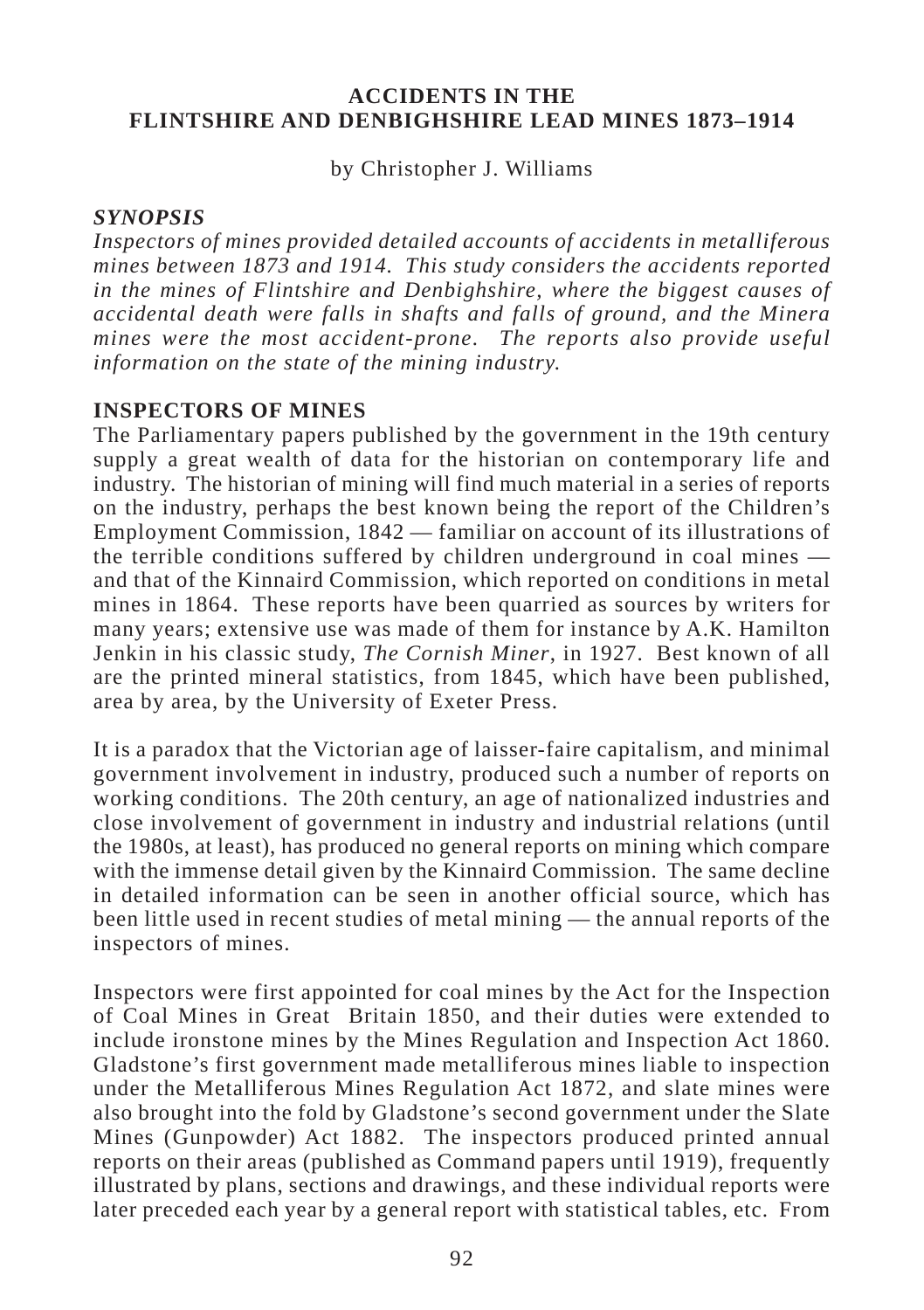1873, the year of the first report, until 1914 the inspectors described the circumstances of each accident resulting in death or injury in their area in some detail, giving the names of all miners involved, and it is these descriptions which form the basis of this account of fatal accidents in Flintshire and Denbighshire. After the First World War, the reports describe accidents in a way which does not usually identify the mine concerned. Complete runs of the reports are rare, but are becoming more widely available on microfiche.<sup>1</sup>

The mine inspectors were often men of wide education, experience and interests. A.H. Stokes, an inspector of coal mines, produced a well-known study, *Lead and Lead Mining in Derbyshire,* in 1880–2.<sup>2</sup> The Liverpool and North Wales district had as its inspector for twenty-one years an exceptionally able man, Clement Le Neve Foster (1841–1904). After a brilliant record in mining schools in Britain, France and Germany, he worked for five years for the Geological Survey before becoming lecturer to the Miners' Association of Cornwall and Devon, and Secretary of the Royal Cornwall Polytechnic Society. He reported on mines in Egypt, Venezuela and Italy before being appointed one of the first inspectors of metalliferous mines in 1872, and worked in Cornwall until he was transferred in 1880 to north Wales, where he remained, living in Llandudno, until 1901. As well as acting as an inspector, he was also, from 1890, professor of mining at the Royal School of Mines, and from 1894 he edited the mineral statistics and the inspectors' annual reports, in addition to writing a number of works on mining and quarrying. In his later years he was incapacitated by cardiac injuries he had received in 1897 when he investigated the cause of an underground fire at the Snaefell Mine on the Isle of Man, which formed part of his district. The cage became trapped in the shaft, and Foster and those with him were subjected to slow poisoning by carbon monoxide produced by the fire. Contemporary accounts attested to the courage with which, in the face of what seemed certain death, he noted his sensations for the benefit of science.<sup>3</sup>

The district Foster covered included not only north Wales and mid-Wales, with the addition for a time of Shropshire and the Isle of Man, but also mineral workings in Kent, Middlesex, Surrey and Sussex, presumably because he could reach these counties easily from London. This large area meant much travelling and a great deal of correspondence. In 1885 Foster noted that he had made 225 visits to mines in the year, and had travelled 9,570 miles, mostly by rail. His report for 1895 recorded that he had received 4,587 letters, telegrams, etc. during the year, and despatched 5,146, and these figures excluded the correspondence of his assistants.

The account of Foster's career in the *Dictionary of National Biography* records that '*though at the beginning of his inspectorship his energy in imposing novel restrictions and in insisting on the reform and improvement of existing methods was little appreciated by the mining community, he ultimately won in both his districts the esteem alike of miners and mineowners.*' His reports are full of comments on the conditions in his district,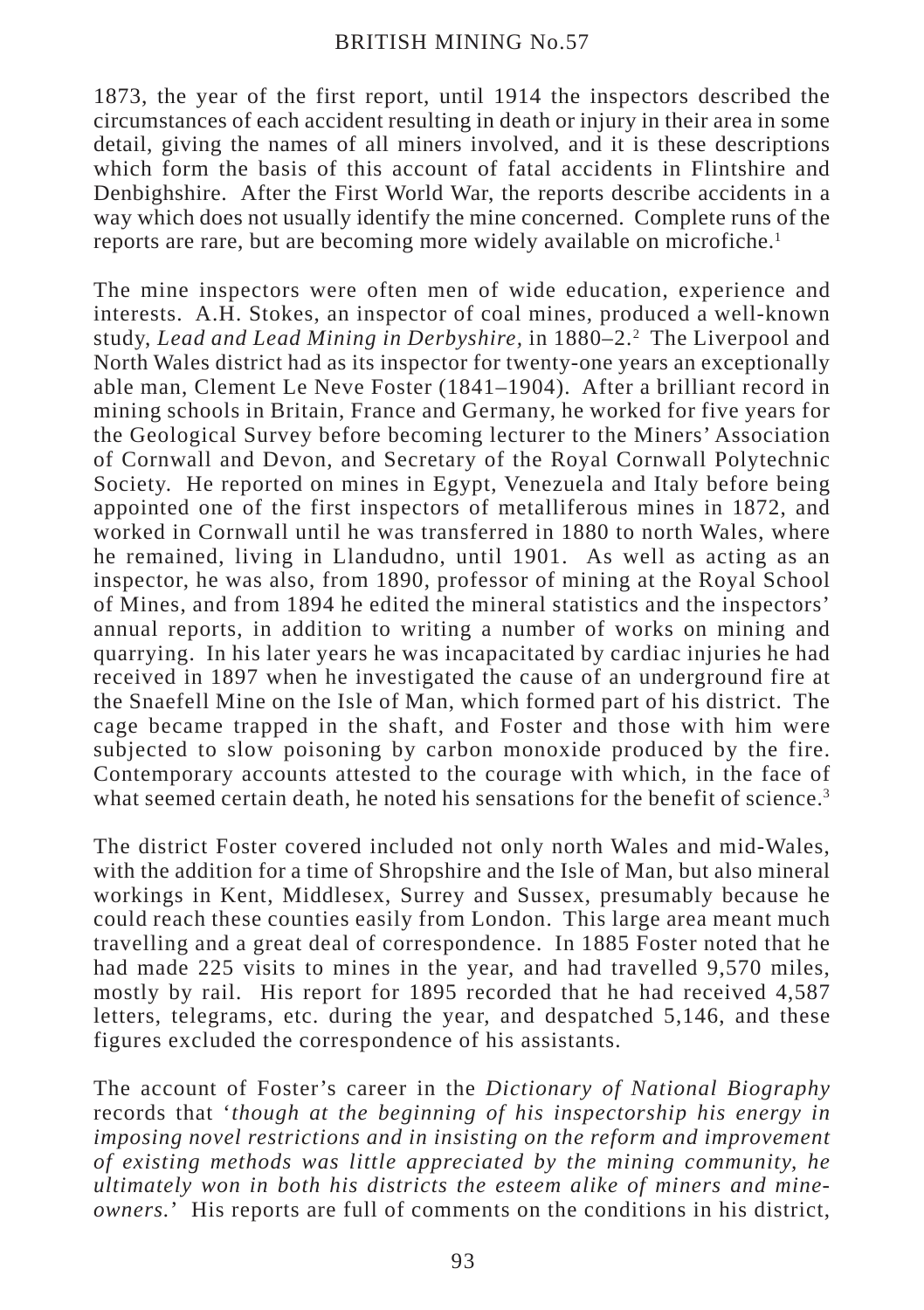and attempts to improve matters. In 1889 he noted caustically that among persons giving him trouble were '*petty speculators who buy a small mine, and put a few men to work, with the sole object of selling the property to a "London company" at a great profit.*' They wanted him to countenance breaches of the law, but he '*invariably refuse*[d] *to make the slightest concession to these gentlemen*'. But in the same year he protested against a resolution of the National Miners' Conference that female labour at all mines should be prohibited. He pointed to the neat and tidy bal maidens on the dressing floors in Cornwall and said he would prefer his daughter to work on the floors rather than become a factory hand or seamstress. He made constant references to lack of investment in mining machinery, because of the unprofitable condition of the mines. In 1889 he noted that scarcely a mine in his district employed electricity, except for the Foxdale Mine on the Isle of Man. A few mines had telephones, and a Pelton wheel (the first, or one of the first, in the country) was being erected and giving great satisfaction at the Snowdon Mine. The report for 1898 gave a complete list of compressed air rockdrills in his district. There were 63 at work — 15 in Denbighshire, at Minera, 6 in Flintshire (2 each at Halkyn, North Hendre and South Halkyn), 2 in Caernarfonshire, 28 in Merioneth (mostly at the Oakeley slate quarry), and 12 on the Isle of Man.

In the period from 1845, when the mineral statistics begin, until 1938, Flintshire and Denbighshire together comprised the most productive orefield in Wales. During these years the area produced nearly a million tons of lead and zinc concentrates, more than any other orefield, apart from the northern Pennines, and equivalent to 13 per cent of the total British production of lead ore, and 27 per cent of that of zinc. The highest output of the 19th century came in the 1850s and 1860s, followed by a decline, then increased production in the last two decades of the century, and another steeper decline after 1910.<sup>4</sup> The statistics of the number of men employed follow much the same pattern. In 1873, the first year of the inspectors' reports, 1436 men were employed in the Flintshire and Denbighshire metalliferous mines, 999 of them underground and 437 at surface. (This represents a decline from earlier in the century: the census shows 2786 men at work in 1851.) After 1873, the numbers rose fairly steadily to a peak of 2201 in 1881, fell to 1150 in 1885, recovered to over 1500 in 1889–92, fell again to 1173 in 1894, and rose again to 2134 in 1899. They never again exceeded 2000, declining slowly to 1131 in 1909, and to 623 in 1914. That year is a convenient one to which to date the end of the traditional mining industry. By then, all the big mines had closed. Mining was at a very low ebb during the First World War, and ceased for all practical purposes in the early 1920s. It was to be revived in 1928 when the Halkyn District United Mines was formed to extend the Milwr Tunnel, driven at sea level from the Dee estuary at Bagillt. Over 600 were employed in the 1930s, but only 17 of these had worked previously at lead mines in the area, and of these, only 12 were fit for underground work.<sup>4</sup>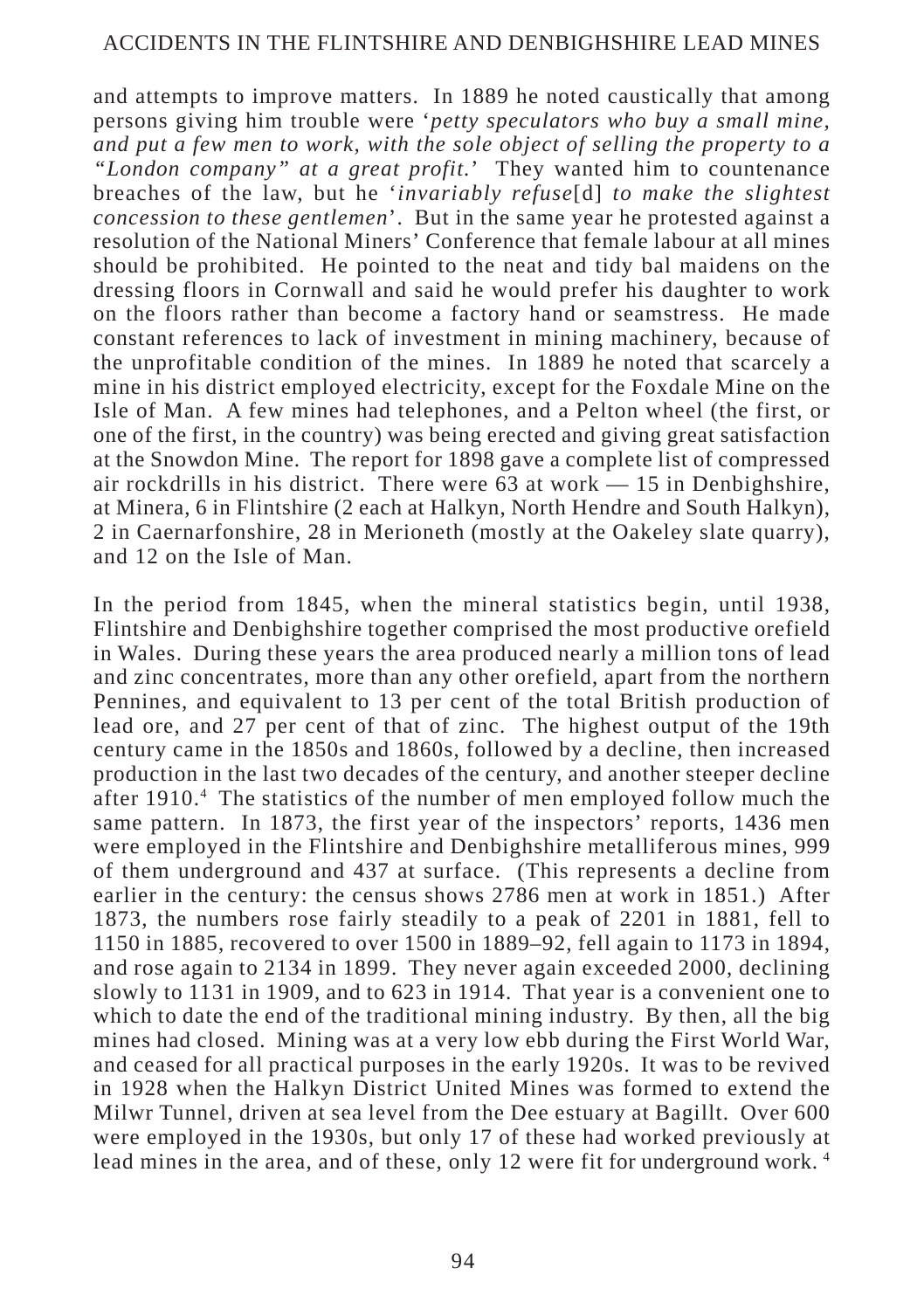Few of the mines were major employers. For the years in which figures are available, only four employed over 100 men, and the number of mines doubled within a decade. Most of these mines were very small undertakings, employing only a handful of men.

|  |  |  |  | Table 1. Mines and employment in Flintshire and Denbighshire 1873-82. |  |
|--|--|--|--|-----------------------------------------------------------------------|--|
|  |  |  |  |                                                                       |  |

|                              |        | Year Number of miners | Employing over 100 men |        |           |        |  |  |
|------------------------------|--------|-----------------------|------------------------|--------|-----------|--------|--|--|
|                              | Denbs. | Flints.               | Minera                 | North  | Talargoch | Great  |  |  |
|                              |        |                       |                        | Hendre |           | Holway |  |  |
| 1873                         | 9      | 37                    |                        |        |           |        |  |  |
| 1874                         | 10     | 34                    |                        |        |           |        |  |  |
| 1875                         | 8      | 45                    |                        |        |           |        |  |  |
| 1876                         | 14     | 41                    |                        |        |           |        |  |  |
| 1877                         | 10     | 41                    | 290                    | 103    | 263       |        |  |  |
| 1878                         | 10     | 42                    | 200                    | 100    | 319       |        |  |  |
| 1879                         | 11     | 43                    | 239                    | 135    | 248       |        |  |  |
| 1880                         | 17     | 55                    | 293                    | 127    | 235       |        |  |  |
| 1881                         | 23     | 68                    | 245                    | 130    | 263       |        |  |  |
| 1882                         | 24     | 69                    | 263                    | 110    | 241       | 114    |  |  |
| Source: Inspectors' Reports. |        |                       |                        |        |           |        |  |  |

There are constant references in the inspectors' reports to the unprofitable nature of mining, and the lack of investment. In 1892, Foster reported that the lead-mining industry was passing through a severe crisis, for the price of lead was so low that few mines could pay their way, and still fewer make a profit. He feared that the number of mines would dwindle considerably. This situation he contrasted with that of the slate industry, where prices were rising and trade was more prosperous than for many years. There is some evidence that this had its effect on the accident statistics. In the first years for which figures are available, 1874–80, the average number of deaths per thousand in the Flintshire and Denbighshire lead mines, at 1.36, was slightly lower than the national figure of 1.61. But comparison of the death rates of the metal mines in north Wales with that in slate quarries shows a tendency for the figure to rise in the lead industry, while it declined in the slate.

## **Table 2. Death rate per thousand of metal miners and slate quarrymen in Liverpool and North Wales district 1875–1904.**

| Years     | Denbighshire and Flintshire |      |      | Liverpool and North Wales |       |  |  |
|-----------|-----------------------------|------|------|---------------------------|-------|--|--|
|           | Underground Surface Total   |      |      | Metals                    | Slate |  |  |
| 1875-1884 | 1.55                        | 0.15 | 1.11 | 1.24                      | 2.07  |  |  |
| 1885-1894 | 2.55                        | Nil. | 1.51 | 1.00                      | 1.77  |  |  |
| 1895-1904 | 2.44                        | 0.23 | 1.32 | 1 7 1                     | 1.07  |  |  |

Source: area figures from reports for 1901, p.52, and 1907, p.26; Flintshire and Denbighshire figures abstracted from annual reports.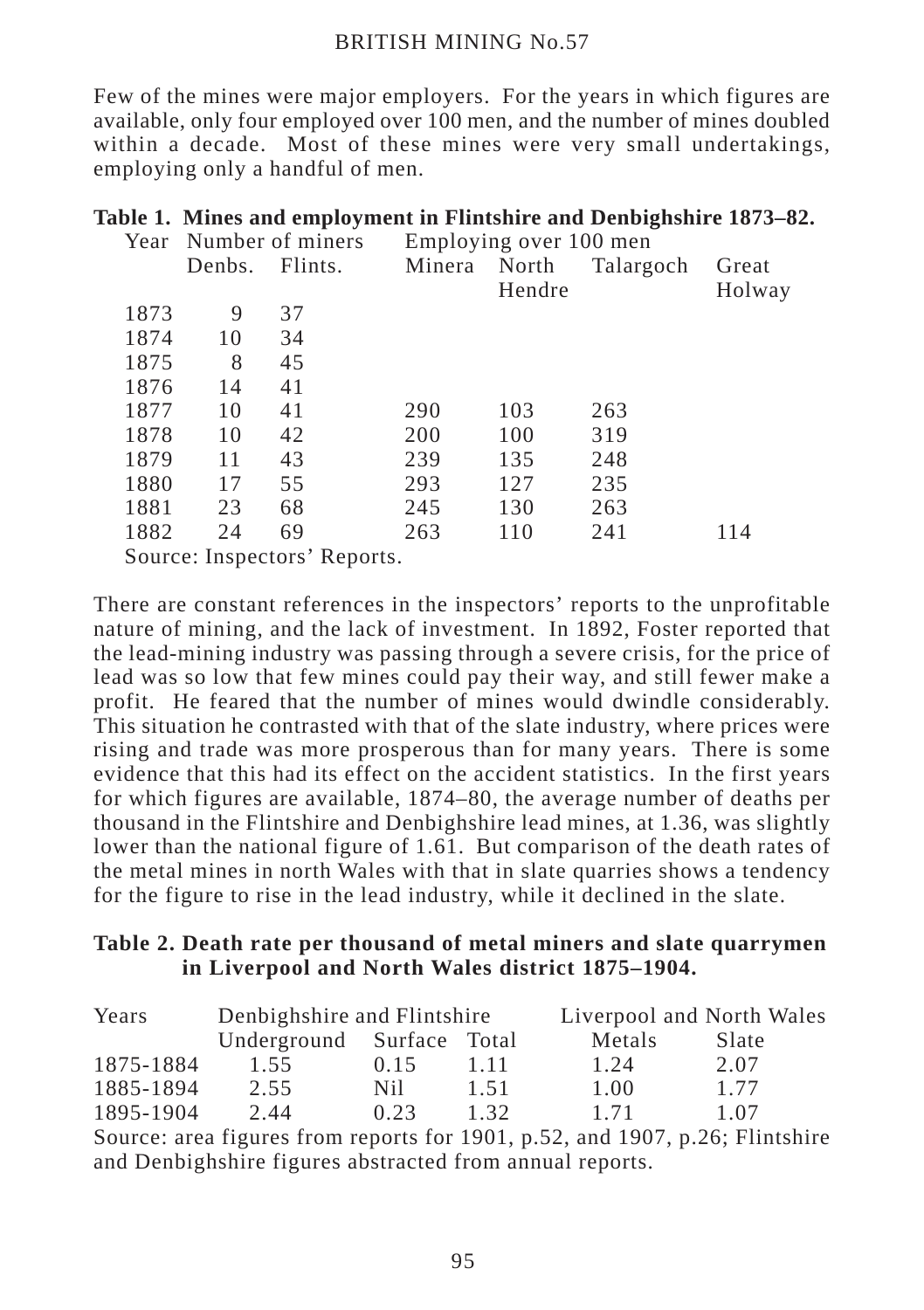## **ACCIDENTS 1873–1914**

The reports for the years 1873–1914 detail 58 fatal accidents in the mines of Flintshire and Denbighshire, in which 69 men were killed. The account of each accident is reproduced below. Rarely do the reports give more detail than appears here, although local newspapers usually describe accidents at much greater length.

The accidents can be classified according to a table, used throughout the reports with only minor variations, and which is reproduced below. For ease of reference, a code for each type of accident has been added to the table by the writer, and quoted at the end of each entry.

## **Table 3. Causes of death in Flintshire and Denbighshire metal mines 1873–1914.**

|                | Code Cause of death                        | Men killed     |
|----------------|--------------------------------------------|----------------|
|                | Explosion of firedamp                      |                |
| FG             | Falls of ground                            | 12             |
| In shafts      |                                            |                |
| S1             | Overwinding                                |                |
| S <sub>2</sub> | Ropes and chains breaking                  | $\mathfrak{2}$ |
| S3             | While ascending or descending by machinery | 8              |
| S4             | Falling into shaft from surface            |                |
| S <sub>5</sub> | Things falling from surface                | 1              |
| S6             | Falling from part way down                 | 13             |
| S7             | Things falling from part way down          | 6              |
| S8             | Miscellaneous in shafts                    |                |
|                | [Total in shafts:30]                       |                |
|                | Underground                                |                |
| U1             | Explosion of gunpowder, etc                | 8              |
| U2             | Suffocation by gases                       |                |
| U3             | Irruption of water                         | 4              |
| U4             | Falling into water                         | 1              |
| U <sub>5</sub> | On inclined planes                         |                |
| U <sub>6</sub> | By trams and tubs                          | 1              |
| U7             | By machinery underground                   |                |
| U8             | Miscellaneous underground                  | 9              |
|                | [Total underground:                        | 23]            |
|                | On surface                                 |                |
| T1             | By machinery on surface                    | 2              |
| T <sub>2</sub> | Boilers bursting                           |                |
| T3             | Miscellaneous on surface                   | 2              |
|                | [Total on surface:                         | 41             |
|                | <b>Total:</b>                              | 69             |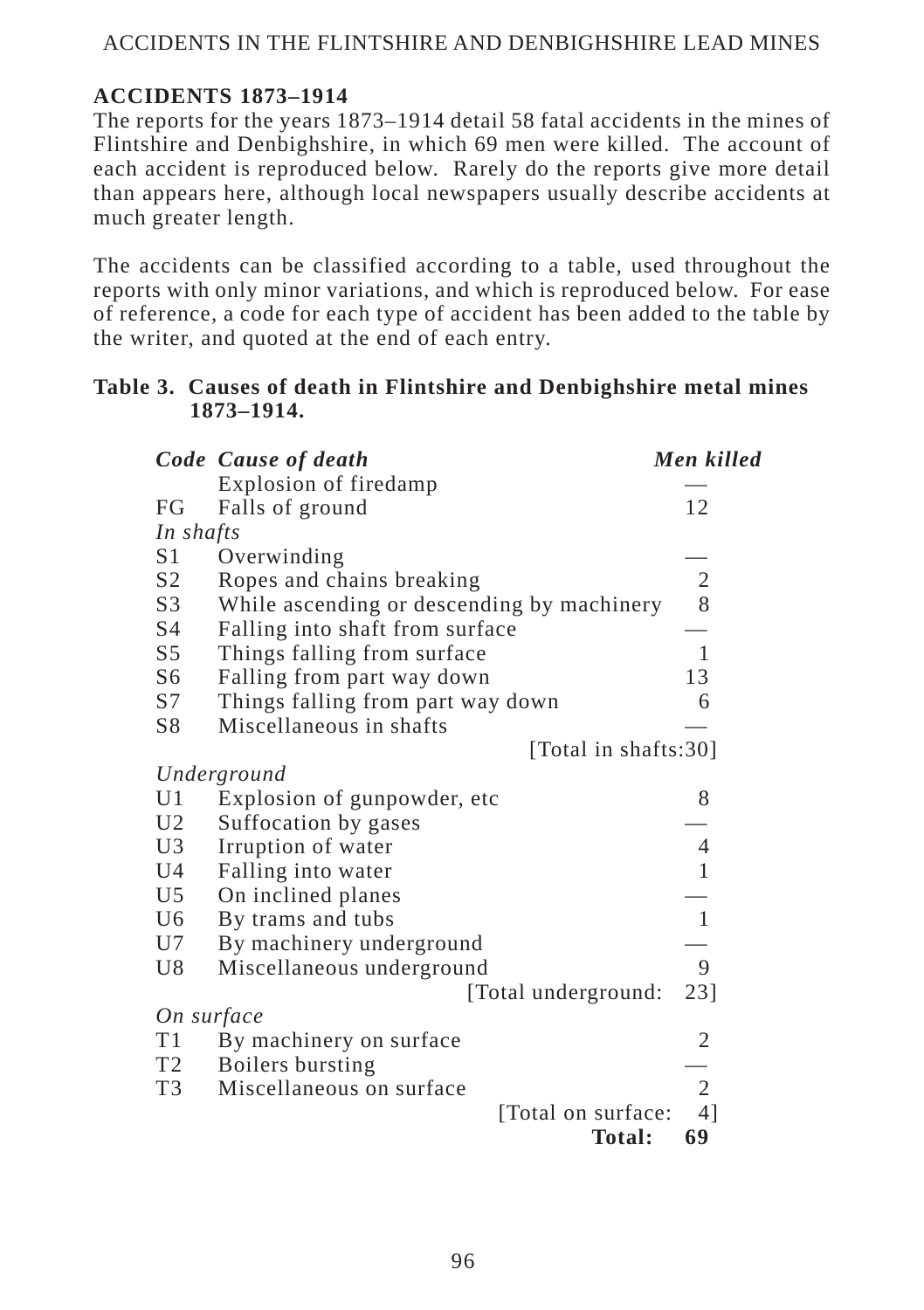#### **THE ACCIDENTS DESCRIBED**

- 1 1873 Oct 20 MINERA, Denbs. *Edward Hughes*, aged 56. A small quantity of stuff fell down upon his back while he was sitting down in a level. [FG]
- 2 1874 May 27 MINERA, Denbs. *John Griffith*, labourer, aged 17. Fell into an ore crusher which tore away one of his legs. [T1]
- 3 1874 Sept 14 TALARGOCH, [Meliden], Flints. *Robert Roberts*, miner, aged 40. Fell down the shaft while attempting to move from one part of the cage into another. [S3]
- 4 1874 Dec 15 NANT UCHA, Abergele, Denbs, Ditton Brook Iron ore Co. *Robert Roberts,* miner, aged 40. Killed by the falling down the shaft upon the deceased of the signal hammer, which had not been securely fixed. [S5]
- 5 1875 Feb 5 PARK, Minera, Denbs, Park Mining Co. *John Oldfield*, miner, aged 58. Fell 4–5 yards. Probably lost his light leaving work and made a false step in the dark. [U8]
- 6 1875 Sept 1 MINERA, Denbs, Minera Mining Co. *Edward Bluett*, miner, aged 22. Breaking of a piece of timber which the deceased and his fellow workmen had recently set. [U8]
- 7 1875 Sept 15 MINERA, Denbs, Union Lead Mining Co. *Thomas Carrington*, aged 48. Was re-opening with several other miners on their own account a shaft abandoned for many years. While timbering, he trusted his weight to a piece of timber formerly used in securing the side. It was however so rotten that it broke and he fell to the bottom of the shaft. [S6]
- 8 1876 Sept 14 MINERA, Denbs, Minera Mining Co. *Evan Williams*, miner, aged 41. Falling on him of a large quantity of rubbish which he and his partners were picking over in the 170-yard level. It was supposed that timbering was neglected, but as the place could not be seen after the accident, no evidence could be obtained. [FG]
- 9 1877 Sept 5 HALKYN, Halkyn Deep Level Co, Flints. *Thomas Harris*, miner, aged 54. The stone lining of a shaft which the deceased and others were sinking came down on him. (The Duke of Westminster sent the man's widow £10.)[S7]
- 10 1878 Jan 5 DYFFRYN ALED, [Llansannan], Denbs, Dyffryn Aled Lead Mining Co. *Joseph Roberts*, miner, aged 21. Fell down a shaft; supposed to have tried to seize the rope employed in drawing stuff and missed it. He had been warned not to ride the rope when the cage was not attached. Fell 50 yards. [S3]
- 11 1878 April 1 HALKYN, Flints, Halkyn Deep Level. *W. M. Thornton*, mechanical engineer, aged 45. Suffocated in the fumes produced by firing of several charges of guncotton. He was experimenting, making a comparison of guncotton and dynamite, and returned too soon after the explosion. [U8]
- 12 1878 Dec 21 TALARGOCH, [Meliden], Flints, Talargoch Mining Co. *Evan Williams*, miner, aged 39. Explosion of a charge of dynamite. With his son [David], aged 15, he was boring a hole and preparing to use dynamite. It needed thawing, and the father proposed that while he did this by putting the stuff into a tin over a candle they should eat some bread and butter. They sat down on a barrow, and while doing so, the dynamite exploded with great violence. The father was hurled against the side of the level and killed. The son was thrown a considerable distance, but his only injury was that his existing deafness was in creased. [U1] See Plate 1.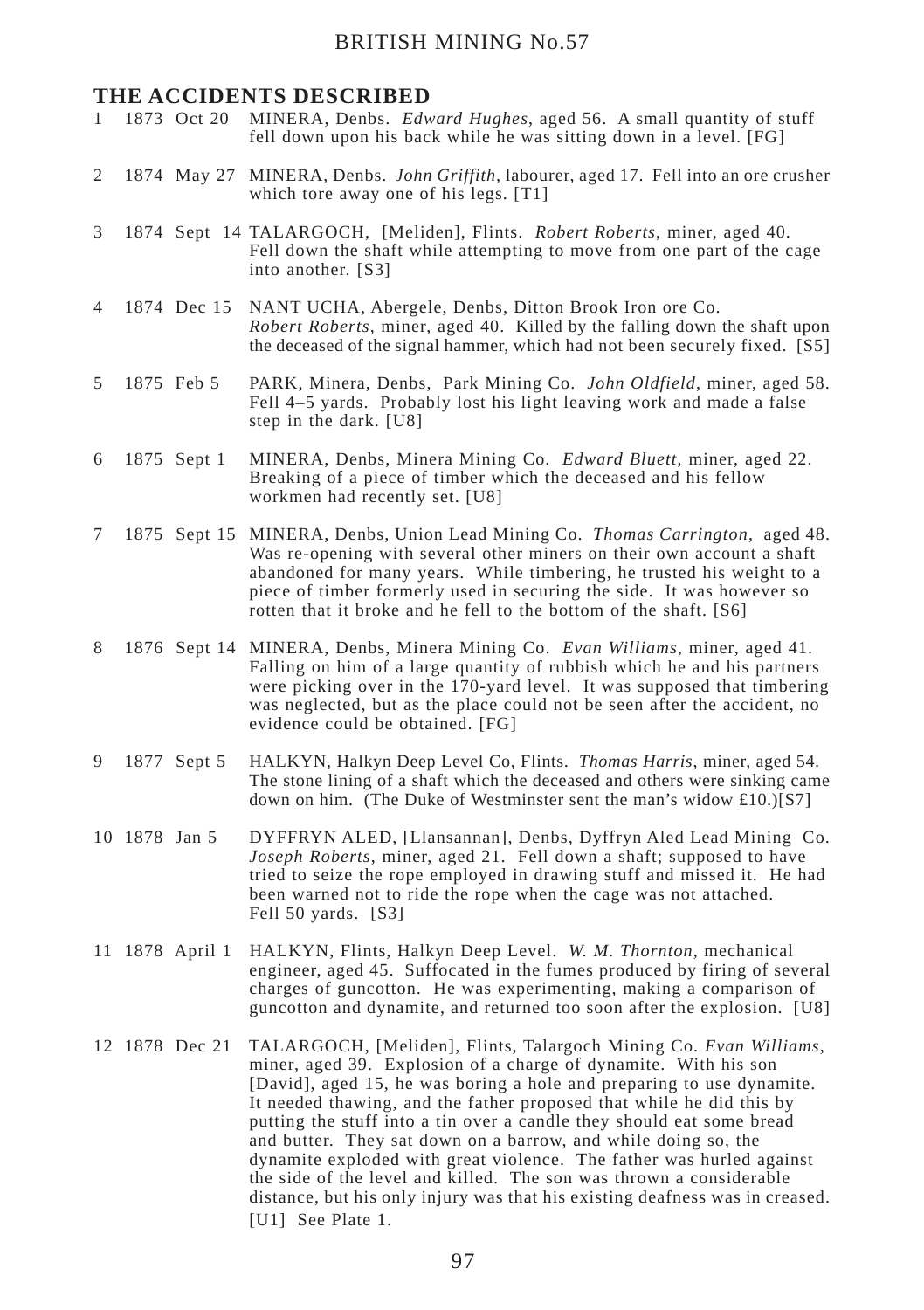- 13 1879 Jan 4 MINERA, Denbs. *Griffith Roberts,* shaftman, aged 42. Fell down a shaft from the 220-yard level to the bottom, a distance of 20 yards. [S6]
- 14 1879 Mar 22 TALARGOCH, [Meliden], Flints. *Edwin Jones*, miner, aged 23. Fell about 20 yards in Walker's Shaft. [S6]
- 15 1879 Oct 17 TRUE BLUE, [Holywell], Flints, True Blue Mining Co. *William Rees*, miner, aged 35. Fell from a chain ladder to the bottom of the shaft, a distance of about 5 yards. [S6]
- 16 1880 July 24 FRON FAWNOG, [Mold, Flints], Gwernymynydd Mining Co Ltd. *John Williams*, shaftman, aged 25. Fell through a hole in the platform in the engine shaft while screwing up a nut on the gland of a plunger. [S6]
- 17 1881 Mar 23 MINERA, Denbs. *Samuel Fairhurst*, fitter, aged 27, *William Roberts*, miner, aged 46, *Edward Benjamin*, miner, aged 34. Explosion of dynamite and blasting gelatine while preparing to make a large blast in an experimental drivage carried on with Captain Penrice's new boring machine. [U1]
- 18 1882 Jan 5 PANT-Y-RHES, Halkyn, Flints. *Joseph Goddard,* working a fan, aged 14. Fell from a perpendicular ladder while descending a shaft. (A little mine on Halkyn Mountain employing two men and a boy. Prosecuted, and £5 fine paid to the parents.) [S6]
- 19 1882 Sept 23 TALARGOCH, [Meliden], Flints. *Edward Jones*, shaftman, aged 30. Slipped while climbing round the main rod of the pumps with no other support than the staples of the plunger connexion, and fell down the shaft. [S6]
- 20 1882 Aug 25 PARRY'S [MINE], Halkyn, Flints. *John Lloyd*, shaftman, aged 44. Fall of a jog or struddle from 8 feet above him while sinking a shaft in loose ground. [S7]
- 21 1883 Mar 24 MINERA, Denbs. *William Evans*, ore dresser, aged 16. Neck broken while loading wheels with axles onto a railway waggon. [T3]
- 22 1884 Apr 18 TALARGOCH, [Meliden], Flints. *William Humphreys*, miner, aged 62. He was walking across some planks over some underhand stopes; slipped through a man-hole by which men went down into the stopes. [U8]
- 23 1885 Aug 18 MINERA, Denbs. *Robert Ellis*, miner, aged 47, *Edward Hughes*, miner, aged 24. Premature fall of ground which they were removing after a blast in an old abandoned pitch or working place. They were searching for zinc ore without the knowledge of the agents of the mine.  $[FG]$
- 24 1885 June 12 MINERA. *Edward Jones*, miner, aged 56. Fall of 15 feet in some stopes from breaking of the planks of the temporary stage upon which he was standing. [U8]
- 25 1886 Sept 13 HALKYN, Flints. *William Jones*, blacksmith, aged 26. Drowned by the upsetting of a boat in a large underground cavern:-

A large underground cavern had been discovered at Halkyn Mine, and the agent made use of a small boat to explore it. After he went away a blacksmith, who, I am told, had never been in a boat before, jumped in out of pure curiosity, and when a little way from the shore of the underground pond foolishly stood up in his frail craft, which capsized and he was drowned. [U4]

26 1887 Jan 8 TALACRE, [Llanasa, Flints]. *John Griffiths*, miner, aged 29. Fell from a ladder while descending a shaft to his work. [S6]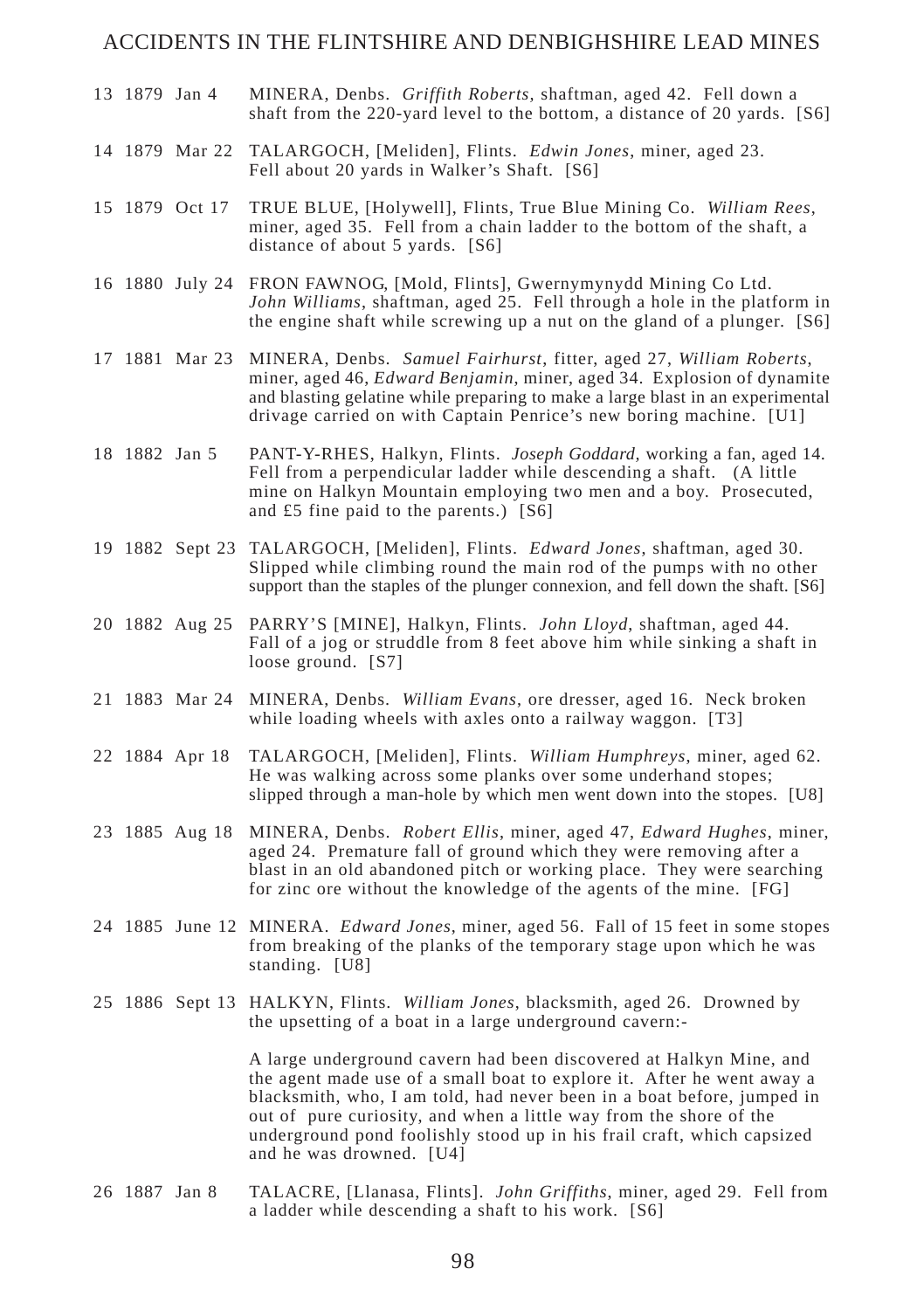- 27 1888 Mar 28 RHOSESMOR, Flints. *John Rogers*, miner, aged 34. While searching for a pitch he pulled down an old bunning or timber platform supporting rubbish. Stones fell on him and killed him. [U8]
	- 1889 None.
- 28 1890 May 8 TALACRE, Flints. *Elias Jones*, aged 44, *William Morris*, aged 32, miner. They were standing on a wooden stage in a shaft hanging by four chains from a hempen rope when it broke and the men fell to the bottom of the shaft. The rope had two strands cut through, possibly due to injury from a blow. [S2]
- 29 1890 April 3 NORTH HENDRE, [Halkyn, Flints]. *Richard Edwards*, shaftman, aged 26. He and his partners prepared four shots in a crosscut and he set light to them. He got into the bucket with his partners, but jumped out for some unknown reason and said he would get under some timber. His companions had to ascend, and heard him fall into the water at the bottom of the shaft after the last shot had gone off. [S6]
- 30 1890 Aug 9 TALACRE, Flints. *Thomas Williams*, aged 45, *Robert Williams*, aged 47, and *Ishmael McDonald*, aged 56, miners. The first two were putting up a rise to drain some workings full of water, but had no advance boreholes. The water broke through and drowned them and McDonald, who was working in the level below. Another man was washed up the shaft 26 yards to the 120-yard level, and survived. [U3]
- 31 1891 April 25 HALKYN, Flints. *Joseph Jones*, aged 32, miner. Uncovered a hole in a level to tip a waggon into it, and fell through the hole while walking backwards. He fell 45 yards and fractured his skull. [U8]
- 32 1892 Jan 28 MINERA, Denbs. *Robert Davies*, miner, aged 23. Fall of part of the vein from the side of a stope about half to three-quarters of an hour after firing several shots. [FG]
- 33 1892 Dec 17 MILWR, [Holywell, Flints]. *Edward Williams*, shaftman, aged 42, *Edward Ellis*, shaftman, aged 40. Fall of a bucket-rod while changing a drop-clack. The men, although thoroughly experienced, were not doing their work in a careful manner. [S7]
- 34 1893 Apr 28 MINERA, Denbs. *Elias Jones*, miner, aged 49. Fall of a stage or bunning, from the rock under the head of one of the pieces of timber giving way. Jones was the taker of the bargain, and had himself put in the bunning a week before the accident. [FG]
- 35 1893 Jan 17 MINERA, Denbs. *David Hughes*, foreman timberman, aged 55. Although Hughes was one of the most experienced men in the mine, he fell into the shaft from the lodge or plat where he was standing. He had removed the fence in order to unload some timber which he was expecting immediately. [S6]
- 36 1893 Jan 19 HALKYN, Flints. *Henry Jones*, miner, aged 50. Set fire to the fuses of two holes charged with gelatine dynamite. He went back after a short time, but one hole had hung fire and exploded, killing Jones and injuring his companion. [U1]
- 37 1893 Apr 14 LLANFAIR TALHAEARN, Denbs. *Robert Lloyd*, miner, aged 33. Had charged two holes in an end. The candle fell off one, but he saw the fuse of the other spit. He retired and came back to relight the second fuse, but it had taken fire and inflicted terrible injuries on his head and body. [U1]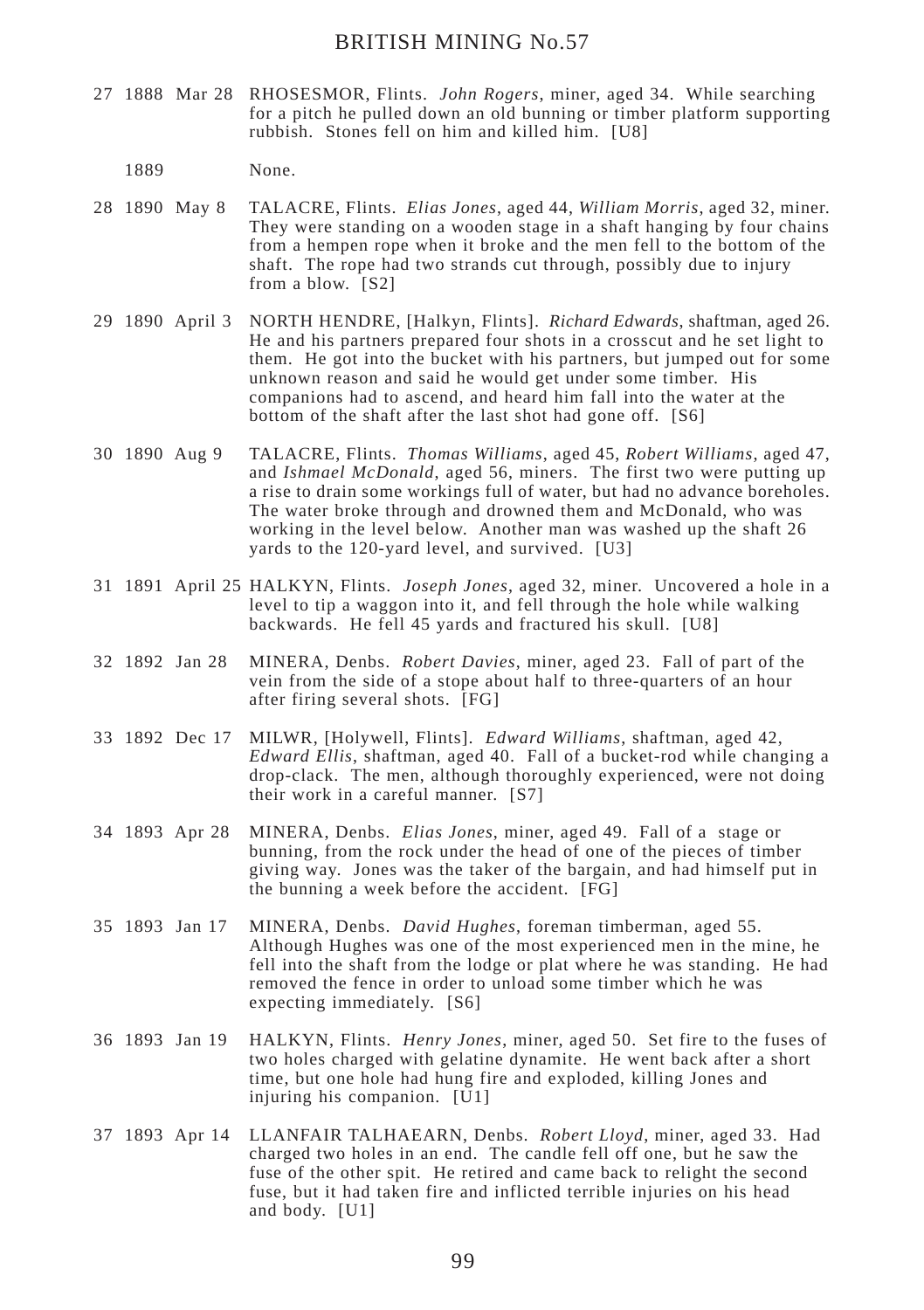- 38 1894 May 21 TALACRE, Flints. *John Pritchard*, miner, aged 29. Fall of a rider or guiding frame for a bucket in a shaft being sunk. [S7]
- 39 1895 Jan 10 SOUTH LLYNYPANDY, Mold, Flints, Thomas Smith and James Dixon, owners. *Robert Jones*, miner, aged 55. Fall of part of the roof of the level he was driving. He fired two shots with a partner, and just as they returned a large stone fell from the roof, killing him instantly. [FG]
- 40 1895 Dec 3 HALKYN, Flints, Halkyn Mining Co. *Thomas Salisbury*, miner, aged 57. Fall of a piece of stone from the footwall of a rise. The stone fell 16 yards. [FG]
- 41 1895 Feb 22 MINERA, Denbs, Minera Mining Co. *Jonathan Jones*, aged 19, kibble filler. While sending a waggon slung in a chain down a shaft from one level to another he fell 45 yards. It was supposed that he intended to descend in the waggon, and slipped getting in. [S6]
- 42 1896 Aug 1 HALKYN, Flints, Halkyn Mining Co. *John Stealey*, aged 61, miner. Unexpected fall of the side of his working place, while he was throwing lead ore into a shoot for filling waggons. Killed on the spot. [FG]
- 43 1896 Jun 2 EAST HALKYN, East Halkyn Mining Co. *Isaac Stealey*, aged 24, labourer. His head struck against the roof of an inclined shaft, while he was being drawn up seated upon a waggon. He was riding in contravention of orders. Killed on the spot. [S3]
- 44 1896 Aug 21 PENYBRYN, Halkyn, Flints. *David Hodgkinson*, aged 31, miner. Drowned by an irruption of water from old abandoned workings. The agent was to blame. Four men were driving a level from a new shaft, and hit a flooded level from an old abandoned shaft, not investigated by the agent. They watched the water for some time, then got into the kibble and rang violently to have it wound up. One fell from the kibble and was drowned. [U3]
- 45 1896 Nov 27 FREEHOLD AND EAST HOLWAY, Holywell, Flints, H. Hotchkiss, owner. *David Thomas*, aged 60, miner. Fell a distance of about 4 feet while descending some stopes by means of the cross-timbers (stemples), and struck against the side of the excavation, fracturing a rib. He walked home but pneumonia set in and he died on 7 December. [U8]
- 46 1896 Jan 29 MINERA, Denbs, Minera Mining Co. *William Smith*, aged 17, labourer. Stepped backwards and put his foot between the projecting bars across the hopper above some crushing rolls. His foot and leg were badly crushed. He died the same day. [T1]
- 47 1897 Jan 29 SOUTH HALKYN, Flints, South Halkyn and Rydymwyn Mining Co. *Benjamin Davies*, aged 30, miner. A stone fell on him while he was at the bottom of a shaft 100 yards deep, which was being sunk, and inflicted injuries from which he died three days later. The stone was probably from a bucket just sent up full. [S7]
- 48 1897 March 24 NORTH HENDRE, [Halkyn], Flints, North Hendre Lead Mining Co. *Abel Williams*, aged 63, miner. Was at the side of a level when a tramwaggon going down a steep gradient at a great speed went off the rails and struck him, killing him instantly. [U6]
- 49 1898 Feb 11 NEW PANT Y NE, Holywell, Flints, W. H. Arnott, owner. *Thomas Jones,* aged 62, miner. Unexpected fall of a stone weighing 3–4 cwt from the roof of a level where he was commencing an overhand stope. He died in a few hours. It took 3½ hours to get him out by winding him with a rope round his shoulders up two shafts. Only a leg was broken, but he died in a carriage on the way to Chester Infirmary. [FG]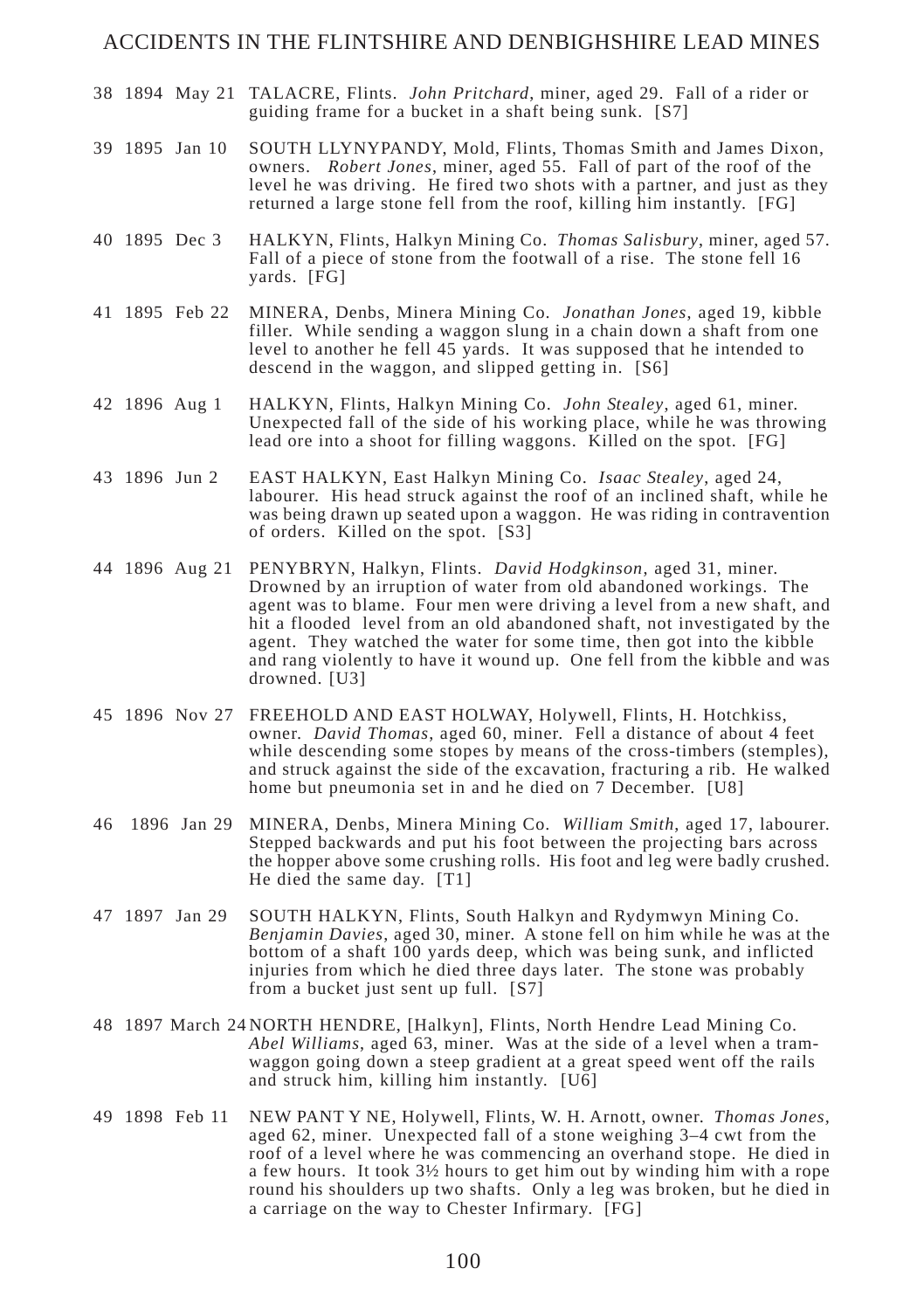- 50 1898 Aug 11 MINERA, Denbs, United Minera Mining Co. *John Williams*, aged 60, *Simon Hughes*, aged 58, both timbermen. Killed by 30 tons of loose stuff when driving through loose ground. [FG]
- 51 1899 April 15 MINERA, Denbs, United Minera Mining Co. *Isaac Douglas*, aged 44, miner. Contrary to regulations, rode up a short intermediate shaft in a cage, the use of which was forbidden for raising and lowering persons. An unauthorised person attended to the engine; he became confused and moved the wrong lever, so that the cage, with its occupant, was dashed to the bottom, a distance of 25 yards. [S3]
- 52 1899 Mar 30 EAST HALKYN, Flints, East Halkyn Mining Co. *Richard Edward*s, aged 50, timberman. While he was repairing an inclined shaft, he somehow fell to the bottom, a distance of 25 yards. Killed on the spot. [S6]
	- 1900 None.
- 53 1901 Feb 6 MINERA, Denbs, United Minera Mining Co. *John Foulkes,* aged 30*,* miner, *David Davies*, 28, miner, *Donald Douglas*, 22, miner, *Enoch Jones*, 36, miner. While they were descending one of the main shafts in a cage, the bar by which it was suspended from the rope broke; they were precipitated to the bottom of the shaft and killed instantly.  $[S3]^{5}$
- 54 1901 Jul 3 GREAT HOLWAY, Holywell, Flints, Henry Hotchkiss, owner. *Robert Williams*, aged 66, miner. While he and another miner were descending the shaft by the ladderway, one of the platforms gave way and fell to the bottom of the shaft, carrying deceased and his mate with it a distance of 28 yards. Williams was killed on the spot, but his mate escaped with comparatively slight injuries. [S6]
- 55 1901 Jun 4 MINERA, Denbs, United Minera Mining Co. *William James Jones*, aged 17, labourer. He fell from the top of a wall and was run over by a truck drawn by a locomotive. He died two hours later. [T3]
	- 1902 None.<br>1903 None.
	- $N$ one.
	- 1904 None.
- 56 1905 Jan 9 MILWR, Holywell, Flints, Holywell-Halkyn Mining Co. *Edwin Thomas*, aged 55, miner. While he was unramming a misfired shot of gelatine dynamite it exploded. Killed on the spot. Another person was injured. [U1]
	- 1906 None. 1907 None.
- 57 1908 Jun 1 MINERA, Denbs, United Minera Mining Co. *William Davies*, aged 56, miner. The timber bunning in an old disused level gave way as he walked along it. He fell a depth of 18 yards. Killed instantaneously. [U8]
	- 1909 None.<br>1910 None.

None.

58 1911 Apr 10 BRYNCELYN, [Mold], Flints, South Halkyn and Rhydymwyn Mining Co. *George Jones*, aged 41, shot-lighter. Returned repeatedly to the working face after firing charges of blasting gelatine, some of which were not completely detonated. Died on the morrow of injury to the heart and lungs from breathing noxious gases. [U1]

- 1913 None.
- 1914 None.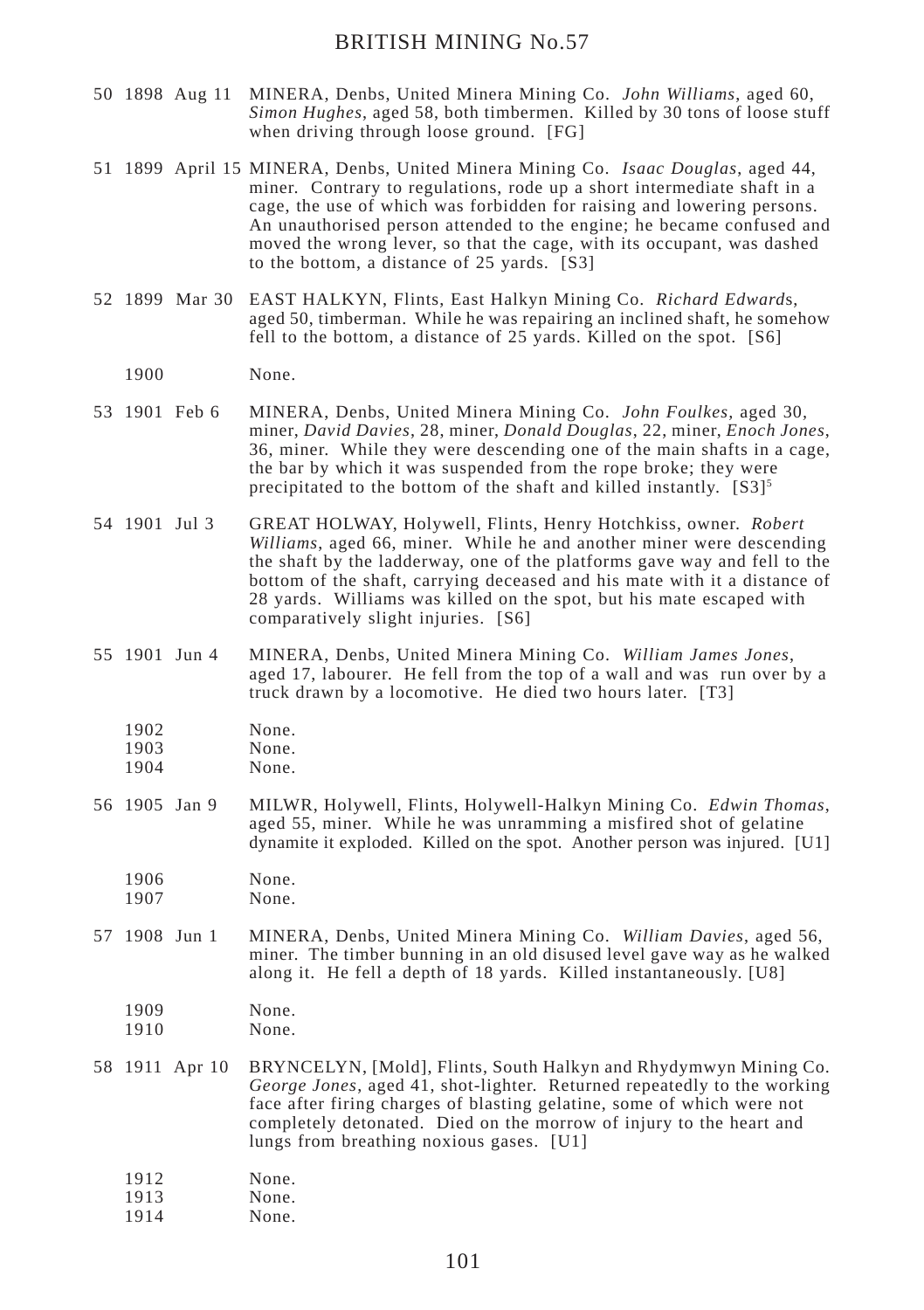## **DISCUSSION**

Most of the accidents described above involved a single fatality. In leadmining, one does not find the major disasters caused by explosions which occurred so frequently in collieries, well within living memory. At Gresford Colliery in Denbighshire the disastrous explosion in 1934 killed 264 men nearly four times as many men as perished in lead mines in the forty-year period under review. The worst accident in a 19th-century lead mine in Flintshire and Denbighshire before the mine inspectors' reports begin was at Bryngwiog, Halkyn, in 1862, in which 16 miners were killed when they accidentally broke into old flooded workings.<sup>6</sup> The men killed in the accidents varied in age from 14 (no.18) to 66 (no.54). Miners aged under 16 were very rare underground, and it is significant that the accident which killed the 14-year-old happened at one of the small mines on Halkyn Mountain.

The causes of the accidents can be divided into four main groups: falls of ground, accidents in shafts, accidents underground, and accidents on surface. The biggest single cause of fatalities was falling in shafts (13 deaths), followed closely by falls of ground (12). Two detailed studies of such accidents in other areas have appeared, both by Ivor Brown, and drawing on data up to 1939.<sup>7</sup> Comparison of the Flintshire and Denbighshire accidents with those in the other two areas studied, Shropshire and Derbyshire, is revealing. The causes of accidents in the neighbouring Shropshire mines were broadly similar to those in Flintshire and Denbighshire, but those in Derbyshire were quite different. Here, the largest cause of death was falls of ground (17 out of 47 accidents), but this was closely followed by explosion of firedamp (13 deaths). Deaths from explosives were similar in number, but shaft accidents (7) were fewer than in the Welsh mines. Comparison with other areas might reveal other local variations.

Falls of ground, which caused nearly one fifth of the Flintshire and Denbighshire fatalities, can in some cases (Accidents nos 8, 23, 34) be attributed to neglect of timbering, or to looking for ore in abandoned workings. Three accidents (nos 23, 32, 39) occurred shortly after explosives had been used. One man did not die from the immediate effects of the accident, which only broke his leg (no.49), but from the 3½ hours which it took to get him from the workings. He was wound up two shafts with a rope round his shoulders, and died in a carriage on his way to hospital in Chester.

Accidents in shafts included the one to cause the greatest loss of life in the area during the period under review. This was at Minera, in 1901 (no.53), when the bar suspending the cage broke, and four men were killed. The only other mine where men were raised and lowered to their work in cages, Talargoch, suffered one fatality when a miner fell down the shaft while attempting to move from one part of the cage to another (no.3). At Minera, rules expressly forbade miners to ride in kibbles, or on top of the cage.<sup>8</sup> In four other cases (nos 10, 41, 43, 51) men were killed by such practices. The temptation to avoid climbing ladders, particularly at the end of a shift, must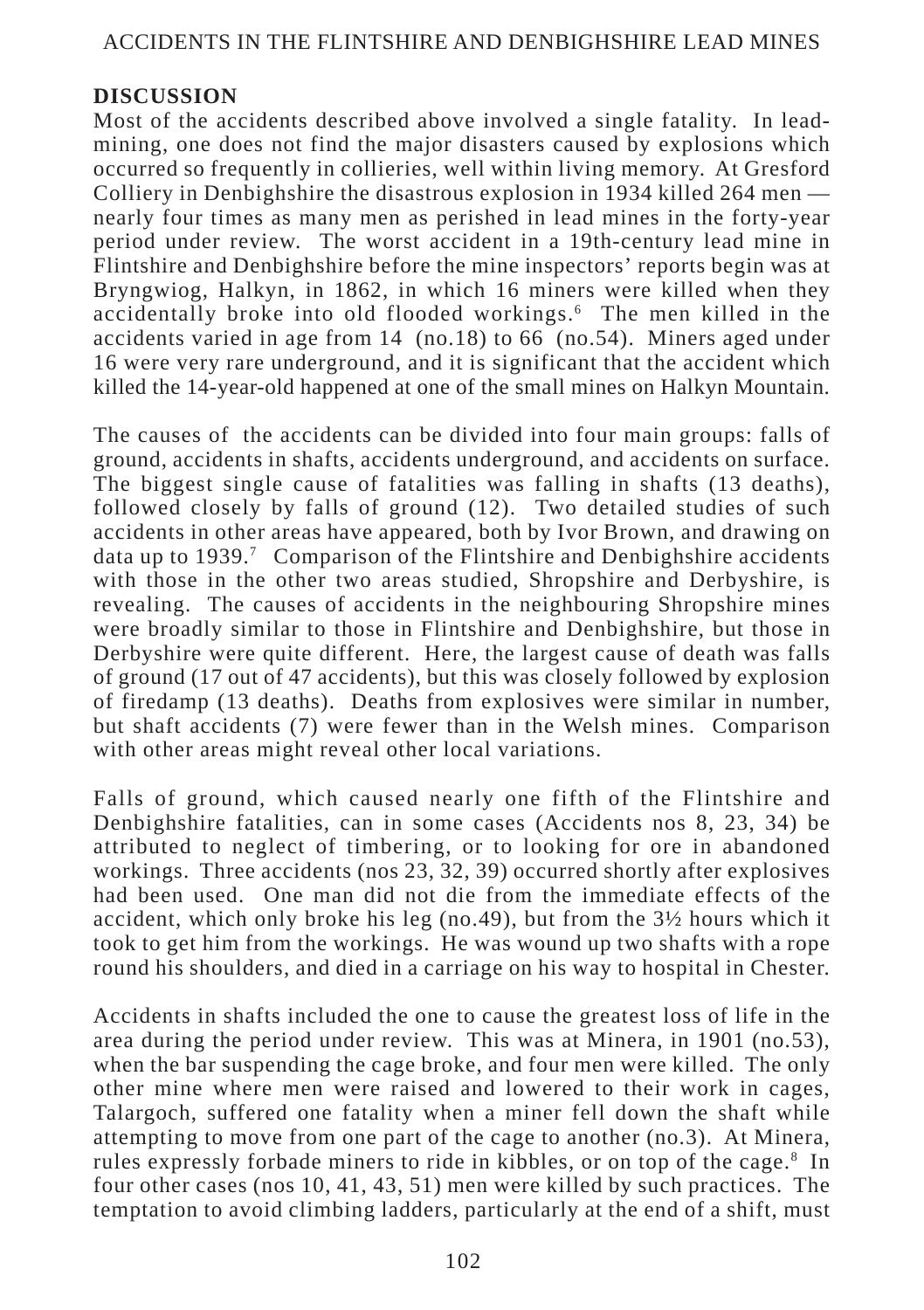

Scene of fatal accident at the Talargoch Mine, Flintshire, involving explosion of dynamite, 1878 (Accident No.12). (Public Record Office, Power 7/14).

have been strong. Two men were killed in one accident (no.28) when a rope broke. Thirteen men were killed by falls in shafts, either from ladders or while working (nos 7, 13–16, 18, 19, 26, 35, 41, 52, 54). The most remarkable was at North Hendre, in 1890 (no.29), when a man jumped from a bucket after shotfiring, and was killed in the explosion. Things falling in shafts killed six men (nos 9, 20, 33, 38, 47), mostly in cases where the shaft was being sunk at the time. Most remarkable of all of the shaft accidents was the case of the miner killed at the Nant Ucha iron mine in 1874 (no.4), when the signal hammer fell on him!

The greatest single cause of accidents underground was the careless handling of explosives. Two bad accidents, in 1878 and 1881, happened when miners used the newly-introduced high explosives, to which they had not become accustomed. In the first, at Talargoch (no.12), a miner was killed trying to thaw out dynamite over a candle. (A miner at Minera lost a hand doing the same thing in the previous year.) For some reason, the inspector, T. Fanning Evans, saw fit to include a drawing of the scene of the Talargoch accident in his report (Plate 1). This is probably the earliest authentic depiction of miners at work underground in north Wales. Four other accidents (nos 36, 37, 56, 58) occurred through errors in shotfiring. Four men were killed by irruption of water, the cause of a much greater disaster at Bryngwiog in 1862, when 16 men were killed. In the first, at Talacre in 1890 (no.30), one man had an incredibly lucky escape when he was washed 26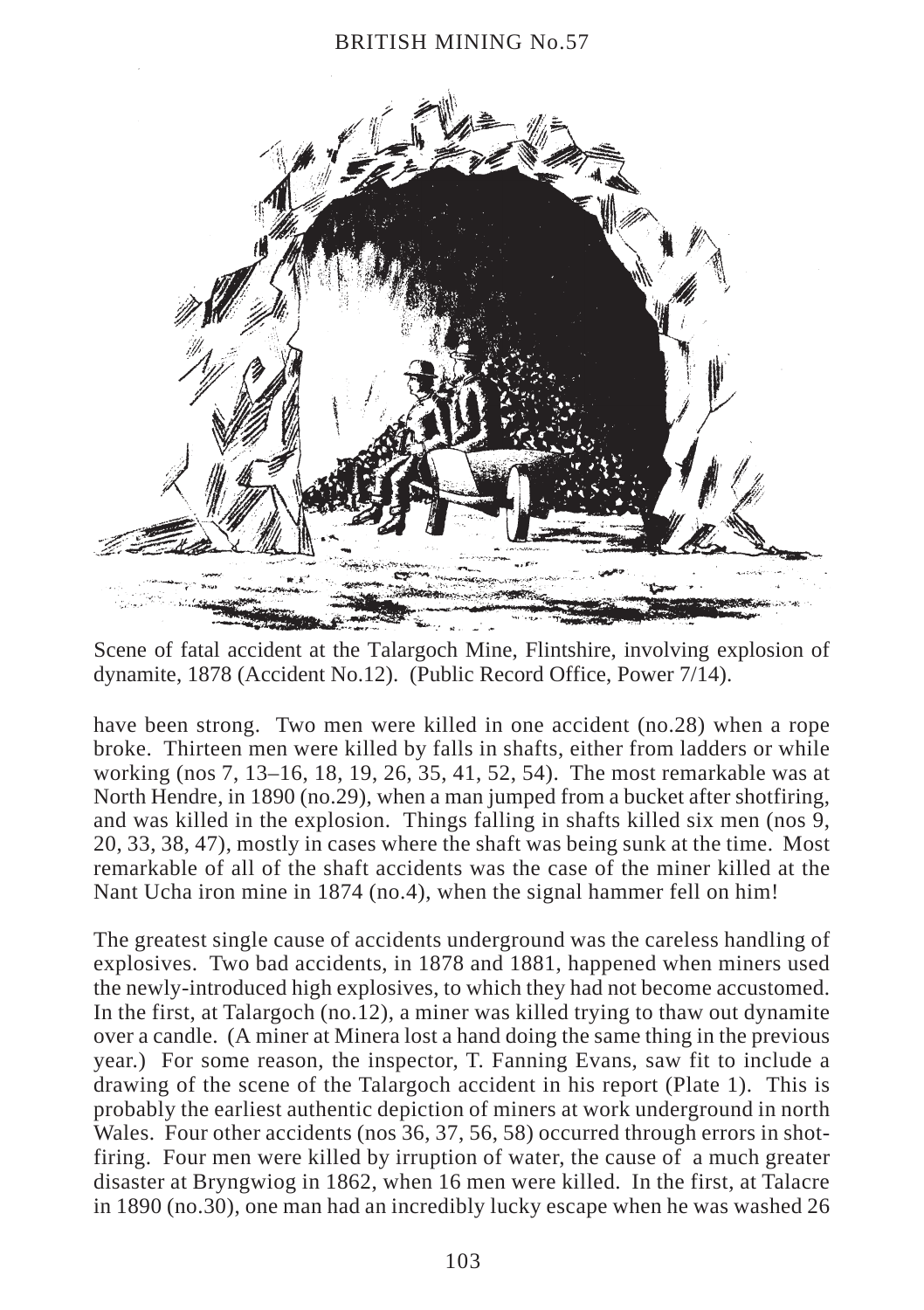yards up a shaft to a higher level. Both accidents were caused by failure to take precautions in areas where flooded workings could be expected. Another extraordinary accident, at Halkyn in 1886 (no.25), happened when the mine blacksmith explored a recently-discovered underground lake — perhaps the first caving fatality in north Wales! Miscellaneous causes resulted in nine deaths underground, four of them (nos 6, 22, 24, 57) when timbers gave way.

Work at the surface was always much less dangerous than underground. Four fatalities were reported. Two particularly horrifying accidents happened at Minera, over twenty years apart (nos 2, 46), when labourers fell into crushing rolls and were fatally injured.

In the years 1890–5, the reports gave the hour of the man's shift in which the accident occurred, and, for most of these years, the time of day also. These details show that most accidents happened later in the shift (the great majority in the fifth, sixth and seventh hours), when the miner was likely to be tired, and as a result careless.

One revealing statistic is that of the number of accidents at individual mines, especially the larger ones.

## **Table 4. Accidents at individual mines 1873–1914**

| Mine          | <b>Deaths</b> | Mine         | <b>Deaths</b>               |
|---------------|---------------|--------------|-----------------------------|
| Minera        | 26            | Milwr        | 3                           |
| $[1873 - 84:$ | 91            | North Hendre | $\mathcal{D}_{\mathcal{L}}$ |
| Talacre       |               | East Halkyn  | $\mathcal{D}_{\mathcal{L}}$ |
| Halkyn        |               | Holway       | $\mathcal{D}_{\mathcal{L}}$ |
| Talargoch     | 5             | Others       | 15                          |

As can be seen from the table, over one third of the accidents recorded happened in the Minera mines, managed by John Taylor and Sons. Minera was, of course, a big mine, which worked right through the period under review. Even so, if comparison is made between Minera and Talargoch, another deep mine of broadly comparable size, which closed in 1884, the accident rate at Minera was more than double. It is significant that the largest mine in Derbyshire, Mill Close, suffered only seven fatalities in the years 1873–1914 (five of them in one accident in 1887), and none at all in 1873– 84.9 This must be indicative of more dangerous working conditions at Minera.

Lastly the point should be made that fatal accidents inevitably attract attention, in any age, because of their spectacular nature, However, the major threat to the health of the miner was not fatal accidents, but the less obvious dust diseases, or pneumoconioses. Although Agricola, in *De Re Metallica* (1556), had noted that dust in dry workings gave the miners breathing difficulties and caused consumption, it was only in the very early years of this century that the British mining industry recognized this as a fact. The